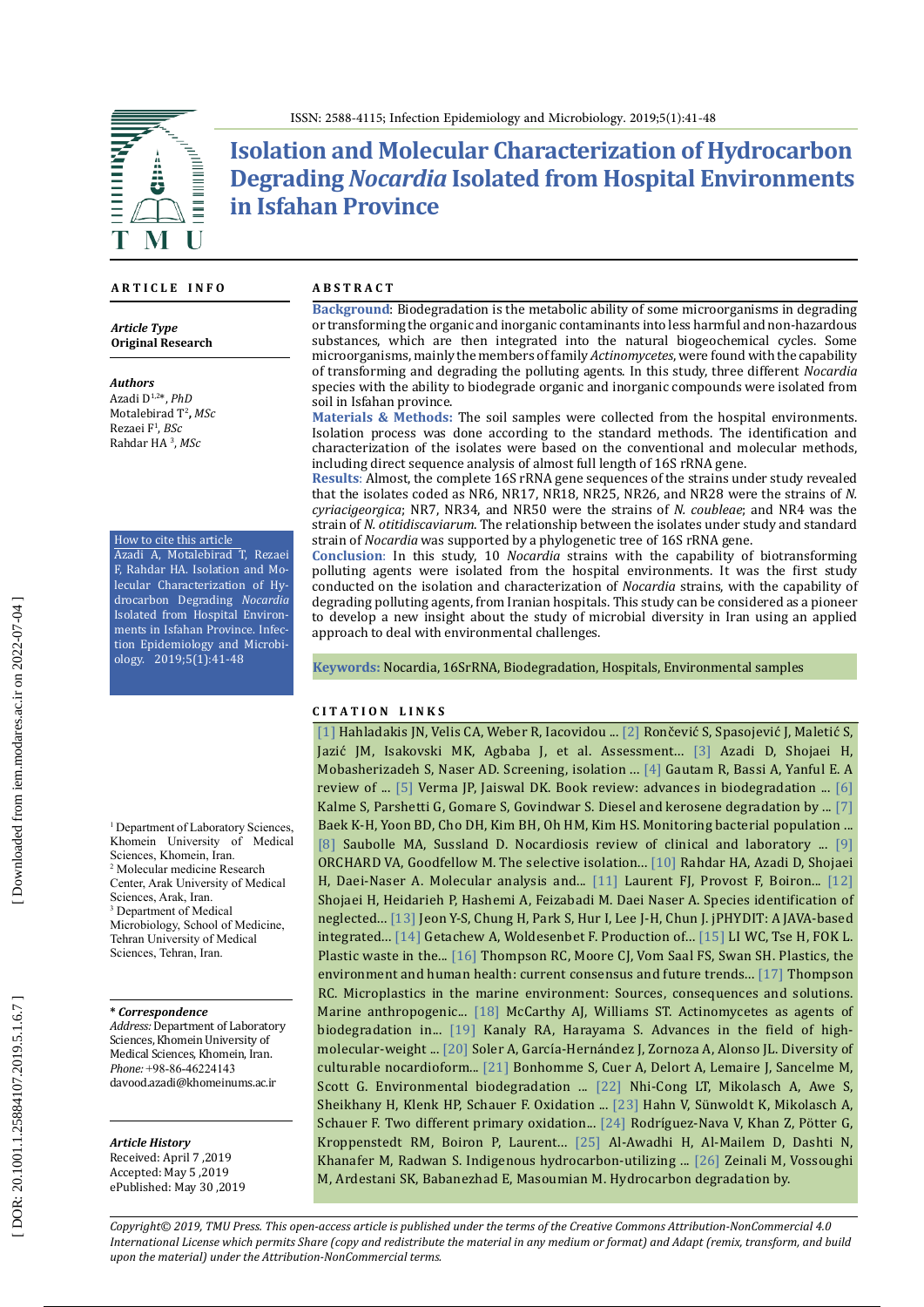### **Introduction**

With the technological advancements and the increase in the global population, plastic, rubber, petrochemical products, crude oil derivations, and other organic and inorganic materials have been widely used in all aspects of life and industries  $[11]$ . However, most of these materials are non -biodegradable, and their increased accumulation in the environment is a serious threat to the life of the planet  $[1]$ . Most components of the organic and inorganic materials are non -degradable and toxic to humans, wildlife, and environment; therefor, these materials<br>with long-term survival in the long-term survival environment could be entered into the soil and aquatic ecosystems through different ways and then into the normal life of human, which cause irreparable damages to natural resources and human health  $[1, 2]$ .

To overcome the high risk of non degradable pollutants for the environment and human life, there is a need for practical and affordable techniques to<br>degrade or transform and remove degrade or transform hazardous waste from the environment. Biodegradation is one of the best methods for the removal of these pollutants from the environment, in which the metabolic ability of some microorganisms is used to<br>degrade or transform organic and or transform organic and inorganic contaminants into less harmful, non -hazardous substances, which are then integrated into the natural biogeochemical cycles  $[3, 4]$ .

The ability of some microorganisms to degrade a wide range of pollutants, previously considered as non -degradable, has led to the excessive studies to be done on microorganisms in order to identify efficient strains for the biodegradation process [ 5 ] . One of these biodegrading microorganisms are the members of

family *Nocardiaceae* known for their ability to degrade crude oil hydrocarbons [6, 7] . *Nocardia* species are abundance in the soil around the world and affect the<br>ecosystem and the environment environment inhabitants  $^{[8]}$ . Therefore, the isolation and identification of these agents in soil is an appropriate and easy way to use<br>these microorganisms in the these microorganisms in the biodegradation process .

However, non -degradable materials has been shown to be biodegradable, there is insufficientdataaboutthemicroorganisms which are capable of degradation and little information about the mechanisms or biochemistry of this process.

**Objective :** The present study was conducted with the aims of isolation and characterization of *Nocardia* strains, with the ability to biodegrade organic and inorganic compounds, from the soil of hospital environments in Isfahan province in Iran .

#### **Materials and Methods**

**Sampling:**  A total of 90 soil samples were collected during October 2013 to November 2014 from Isfahan province. Sampling and decontamination were carried out according to the standard methods <sup>[9]</sup>. Briefly, up to 1 g of soil samples stirred for 30 min in 100 ml of sterile Ringer's solution (5% v/v). Tenfold dilutions of the homogenized suspensions were prepared, and 200 μl of each of the pretreated  $10^{-2}$ ,  $10^{-3}$ , and  $10^{-4}$  dilutions were inoculated into the sauton's media containing antibacterial and antifungal antibiotics; including nystatin, kanamycin, and nalidixic acid (each at 50µg /ml); and incubated at 25 ° C, 32 ° C, and 37 ° C for 3 weeks .

**Microbiological analysis:** The Iranian isolates coded as NR4, NR6, NR7, NR17 ,NR18, NR28, NR34, and NR50"

DOR: 20.1001.1.25884107.2019.5.1.6.7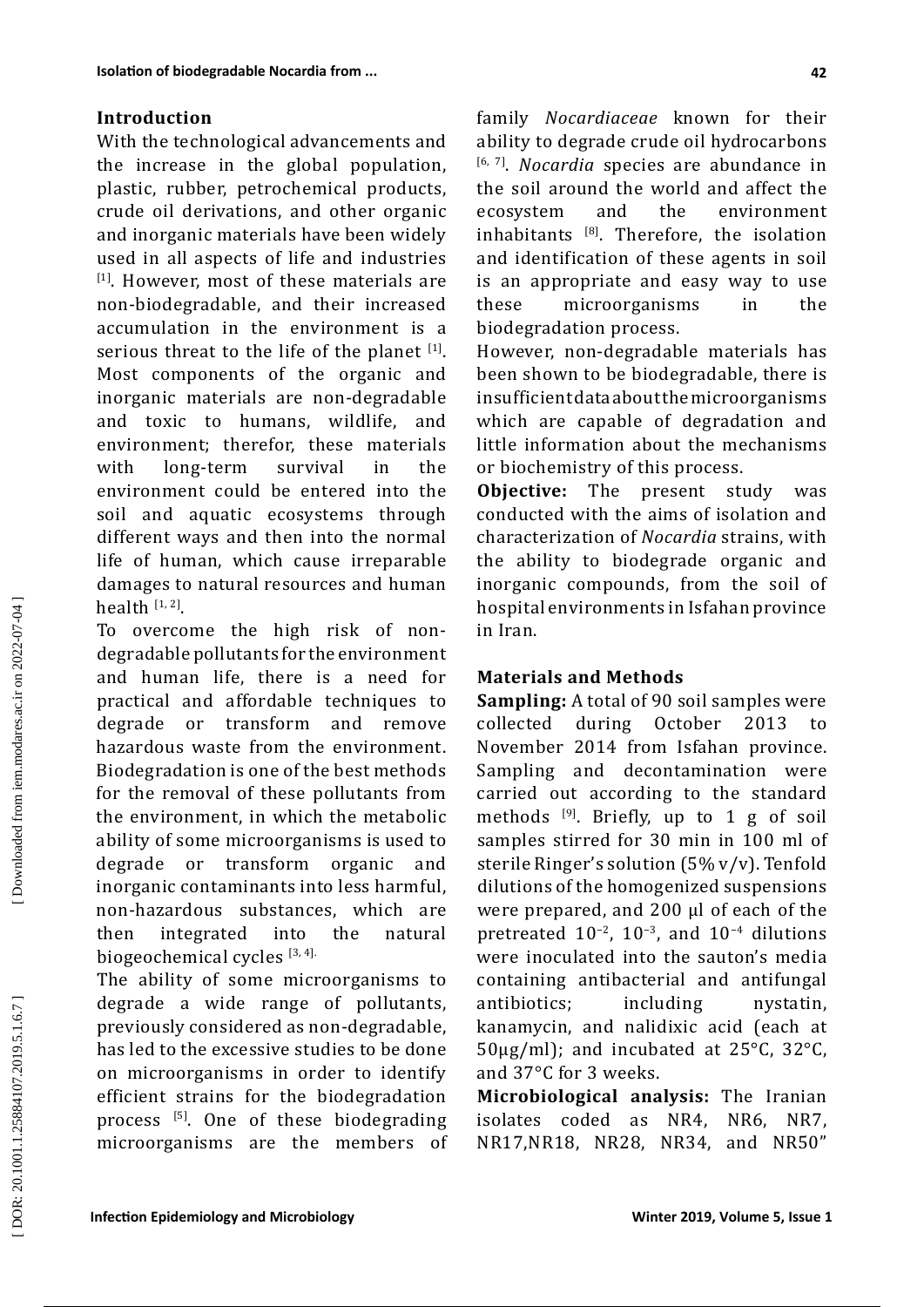were identified by conventional phenotypic tests; including partial acid fast staining; and standard biochemical assays; including resistance to lysozyme, hydrolysis of tyrosine, xanthine, and hypoxanthine tests  $^{[8]}$ .

**Molecular identification**: Chromosomal DNA was extracted using modified boiling method in which the conditions was change into an optimum conditions for *Nocardia* [10 ] . Briefly, a few colonies of bacteria was added into 200 ml of TE buffer (Tris EDTA), boiled for 30 min, and centrifuged at 10000 for 10 min. The supernatant was transferred to another sterile microtube and centrifuged at 13000 for 10 min. Supernatant was discarded, and 50 ml of distilled water was added to microtube then stored at -20  $^{\circ}$  C.

The phenotypically identified isolates were analyzed at genus and species level<br>using Nocardia-genus specific PCR using *Nocardia* -genus specific PCR reaction targeting 596 bp region of the 16S rRNA gene, recommended by Laurent et al.  $(2000)^{\lfloor 11 \rfloor}$ . The amplification and direct sequence analysis of 16S rRNA gene were carried out as described previously  $^{\left[ 12\right] }$ . The sequence data received from Bioneer Company (South Korea with an ABI 3100 genetic analyzer) were aligned manually with the existing sequences of *Nocardia*, retrieved from GenBankTM database, and analyzed using the Blast program in GenBank and the jPhydit program [13 ] .

**Nucleotide sequence accession numbers:** The GenBank accession numbers for *Nocardia* isolates 16S rRNA gene sequencing determined in this study were as follows: *N. cyriacigeorgica*, KX685347; *N. coubleae*, KX685350; and *N. otitidiscaviarum*, KX685341 .

# **Findings**

The strains coded as NR4, NR6, NR7,

NR17, NR18, NR25, NR26, NR28, NR34, and NR50 were recovered from the soil<br>samples gathered from different samples gathered from environments. The strains coded as NR4, NR6, and NR18 were isolated from the soil and dust collected from pediatrics department of Seyedalshohada hospital in Isfahan. The strains coded as NR25 and NR26 were isolated from water and soil of Shahid Montazeri hospital in Najaf Abad. The strains coded as NR7 and NR17 were isolated from soil samples collected from Lenjan area in Zarinshahr, and the strains coded as NR28, NR34, and NR50 were isolated from the soil samples collected from teaching hospital of Isfahan University of Medical Sciences .

The recorded temperature and pH of the soil samples were in the ranges of 11 to 21 and 7.1 to 8.5, respectively. Phenotypic<br>and biochemical characteristics of characteristics *Nocardia* strains isolated in this study are shown in Table 1 .

The genus -specific PCR amplification was performed for the *Nocardia* isolates, producing a 596 -bp amplicon of the 16S  $\mathsf{rRNA}$  gene  $^{[11]}$ . The results confirmed that the isolates belonged to the genus *Nocardia* .

The 16S rRNA gene sequences of the strains coded as NR6, NR17, NR18, NR 25, NR 26, and NR28 showed 100% similarities with the type strain of *N. cyriacigeorgica* DSM44484T. The strains coded as NR7, NR34, and NR50 showed 99.75 % similarities with the type *N. coubleae* DQ235688T strain, and the isolate coded as NR4 showed 100 % similarities with the type *N. otitidiscaviarum* DSM43242 <sup>T</sup> strain. The relationship between the standard species of *Nocardia* and this study isolates was supported by a phylogenetic tree of 16S rRNA gene (Fig. 1).

Downloaded from iem.modares.ac.ir on 2022-07-04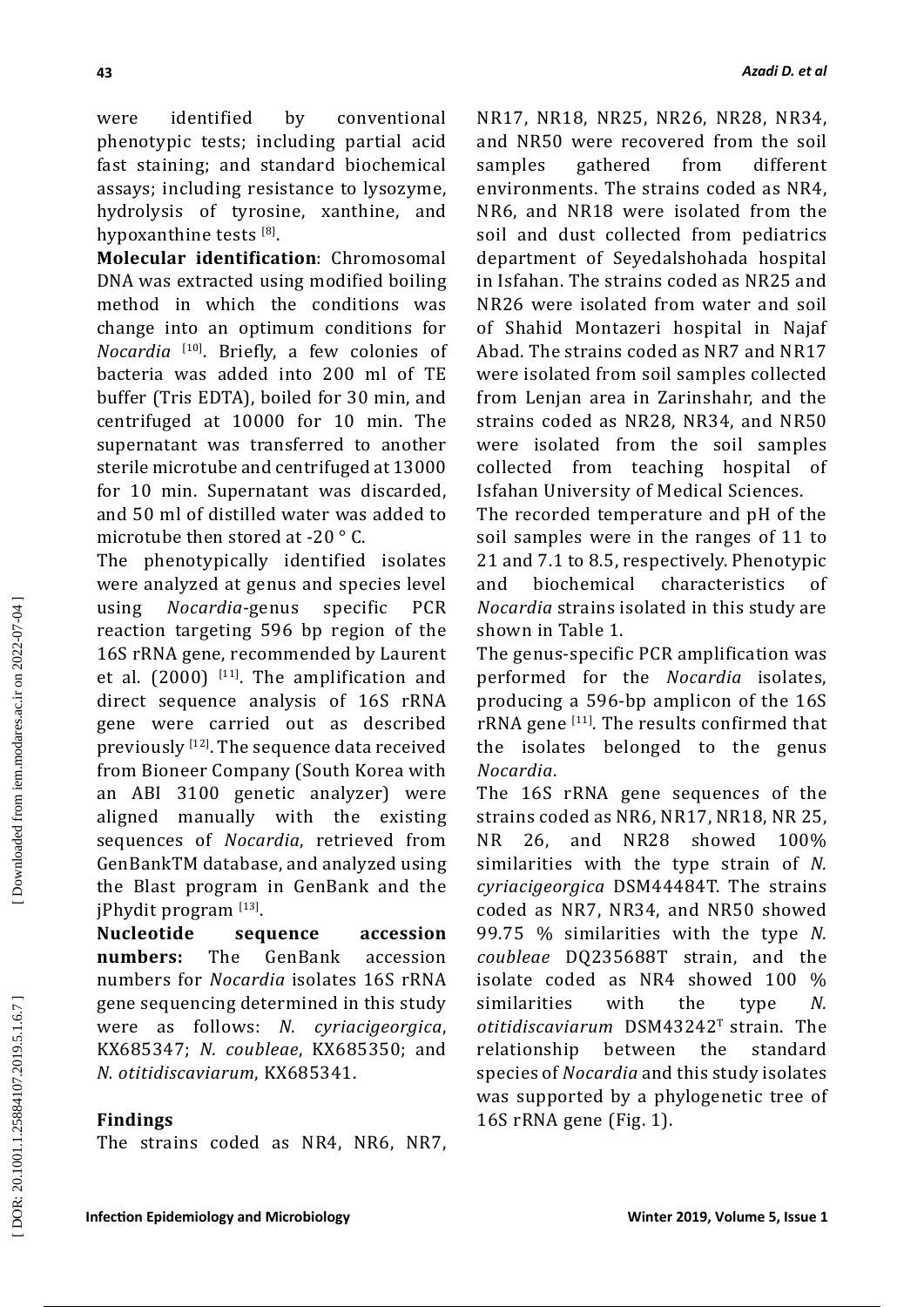J.

|                | Isolates                                | Sample profile      |               |            |                    | Phenotypic features |                     |              |                           |                           | 16SrRNA analysis              |                  |                             |                    |
|----------------|-----------------------------------------|---------------------|---------------|------------|--------------------|---------------------|---------------------|--------------|---------------------------|---------------------------|-------------------------------|------------------|-----------------------------|--------------------|
| No             | Designation                             | Hospital Department | <b>Source</b> | $\rm Hd$   | $\rm{T}m^2$        | TDS                 | Lysozyme Resistance | Pigment      | Decomposition of Tyrosine | Decomposition of Xanthene | Decomposition of Hypoxanthine | Opt. $\rm{Tm}^2$ | Similarity (%) <sup>1</sup> | Identification     |
| $\sigma$       | NR 25/NR 17/NR 18/NR 6/<br>NR 26/ NR 28 | Infectious disease  | Soil/water    | 7.5-8.5    | 11-16              | 365                 | $\ddot{}$           | White        | $\mathbf{r}$              | ï                         | $\mathbf{r}$                  | 35               | 100                         | N. cyriacigeorgica |
| $\sim$         | NR 34/NR 7/NR50                         | Pediatrics          | Soil          | $\circ$    | $\overline{\bf 8}$ | î,                  | $\ddot{}$           | <b>White</b> | Î,                        | í,                        | Î,                            | 30               | 99.5                        | N. coublieae       |
| $\overline{ }$ | $\rm{NR}$ 4                             | Neurosurgery        | Soil          | $\sqrt{8}$ | $\overline{\rm B}$ | $\mathbf{r}$        | $\ddot{}$           | <b>White</b> |                           | $\ddot{}$                 | $\ddot{}$                     | 35               | 100                         | N. otitidiscavarum |

|  |  |  |  |  |  |  | Table 1) Samples profile and phenotypic and molecular features of biodegrading Nocardia isolates. |  |
|--|--|--|--|--|--|--|---------------------------------------------------------------------------------------------------|--|
|--|--|--|--|--|--|--|---------------------------------------------------------------------------------------------------|--|

1; Similarity; % similarity to the nearest validated species

2; Temperature (°C)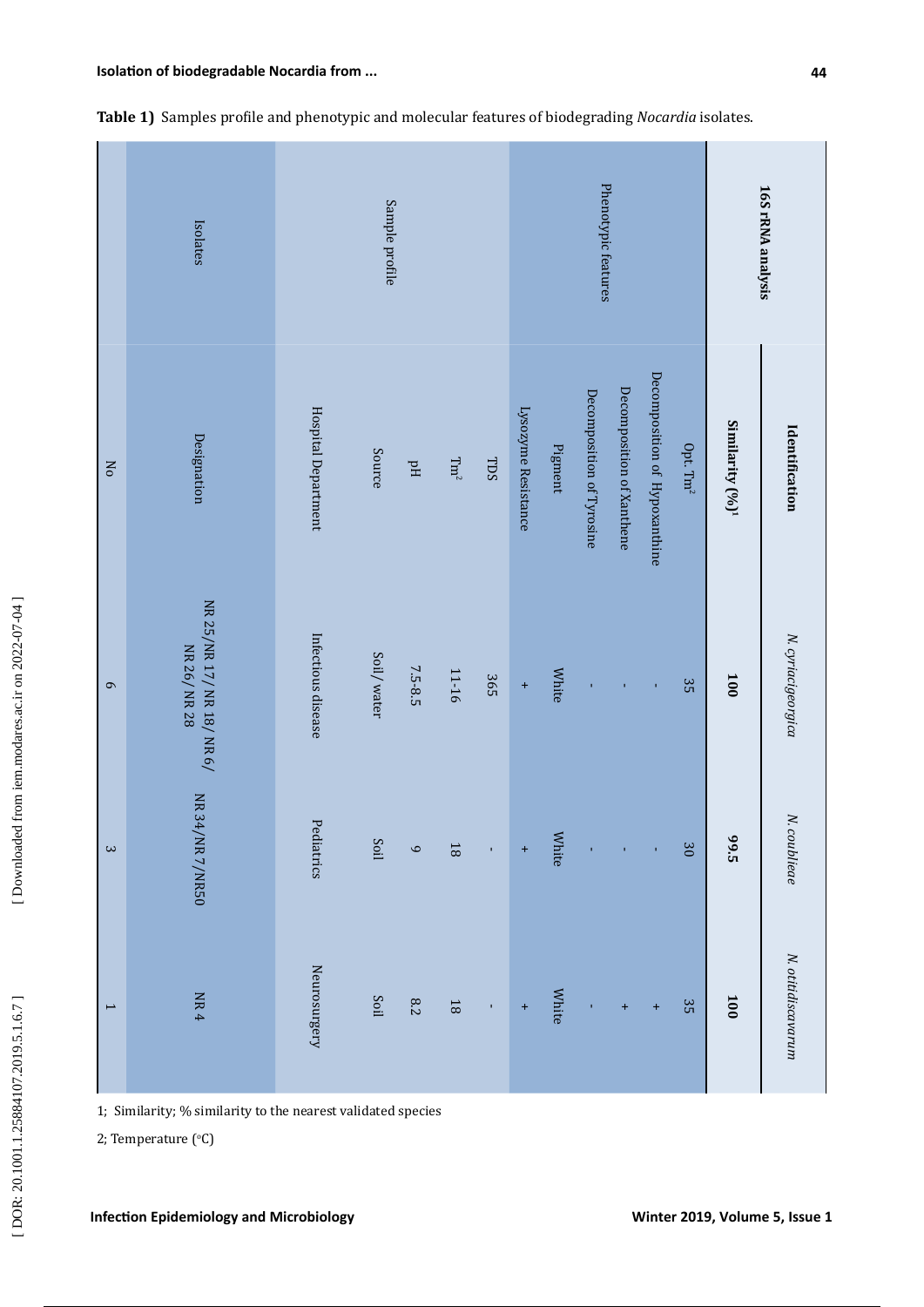

Fig 1) 16S rRNA gene sequence based phylogenetic tree for biodegrading *Nocardia* isolates and nearest bootstrapping values. The tree was rooted with *Gordonae terrae*. validated species of *Nocardia* by using the neighbor -joining method. The figures at each node represent

# **Discussion**

In the new era, the development of new technologies in the field of organic and inorganic materials chemistry has led to the

production and manufacturing of a huge the new era, the development of new collection of materials and equipment associated with these compounds , such as explosives, avarietyofagriculturalfertilizers,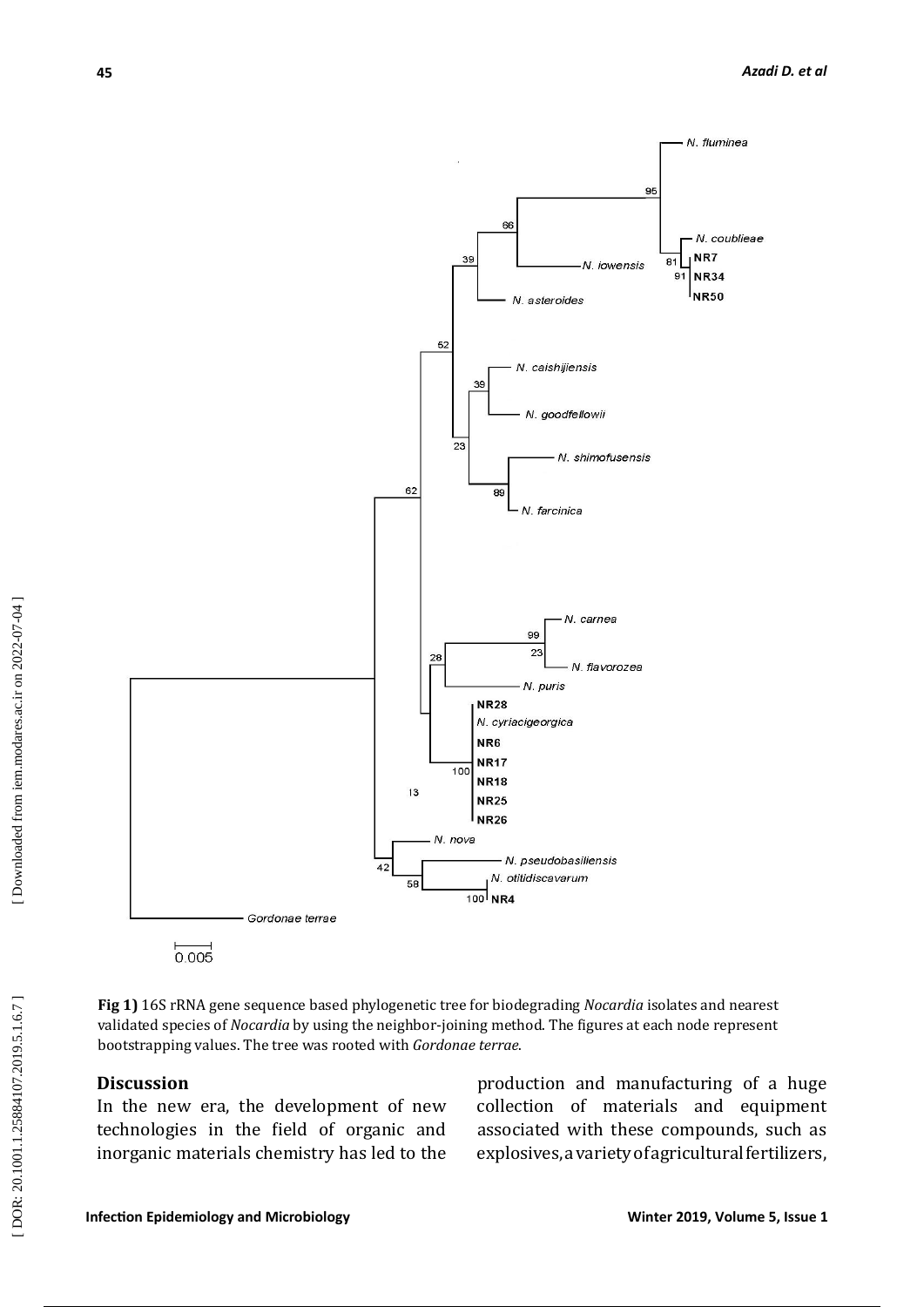cosmetics, petroleum compounds, plastic, and rubber. These hard degradable or non degradable materials are imported into the environment during the production or transportation processes or after the application and cause the pollution of the area they are disposed in  $114, 155$ . In addition, these compounds are non -degradable, which have high toxicity for human, animals, and the environment in which they are excreted  $[16, 17]$ . Therefore, to eliminate these nondegradable materials from the environment, appropriate practical methods are required. Bioremediation is a cost -effective way that can be used for the decomposition of toxic compounds into the safe or low -risk compounds .

In recent years, many bacterial and fungal species, especially the members of family *Actinomycetes*, have been reported to be able to transform or break down polluting agents <sup>[18]</sup>. These group of organisms have an ability to decompose a wide range of environmental pollutants, such as polycyclic aromatic<br>hydrocarbons (PAH), polychlorinated polychlorinated biphenyls, chlorophenols, sulfonated azo dyes, and alkanes  $^{[3,19,20]}$ . Among the members of family *Actinomycetes*, *Nocardia* genus due to its ability to overcome the adverse conditions in polluted environments could be used as a great source of bacteria for bioremediation process  $[21]$ .

In the present study, the isolation and characterization of 8 biodegrading *Nocardia* strains was reported, isolated from soil samples collected from Isfahan province. They had potentially an ability to degrade and transform many hazardous compounds present in water, soil, and environment by applying them into the bioremediation process and source of pollution .

Based on the phenotypic and biochemical profiles of the isolates under study and molecular test used in this study, the isolates coded as NR6, NR17, NR18, and NR28 were identified as *N. cyriacigeorgica.* Various studiesresultsshowedthat *N. cyriacigeorgica* strains are able to biotransform aliphatic branched chains, aromatic hydrocarbons, and thymol  $^{[22, 23]}$ .

The isolates coded as NR7, NR34, and NR50 were identified as *N. coubleae,* which was first isolated and characterized in 2007 from oil-contaminated soil in Kuwait <sup>[24]</sup>. Previous studies showed that this species has the<br>ability to degrade and decompose decompose hydrocarbons derived from petroleum [25].

The isolate coded as NR4 was identified as *N. otitidiscaviarum.* In recent studies, it has been reported that this organism is able to<br>degrade different polycyclic aromatic polycyclic hydrocarbons (PAHs) such as n -alkanes and  $[26]$ 

#### **Conclusion**

In conclusion, the present study dealt with the isolation and identification of 8 rare *Nocardia* strains, which were hard to isolate and characterize. *Nocardia* strains were isolated from unsuitable environments of Isfahan province, such as those that may be encountered in water and soil located in special ecosystems near to the factories, industries, forests, deserts, and hospitals. This study indicated that *Nocardia* isolates under study possessed biochemical and ecological capacity to biodegrade and break down organic and inorganic pollutants and to decrease the risks associated with these contaminants. This findings emphasis the idea that unlike being abundant in environment, *Nocardia* strains are not considered for a remarkable usage. In fact, there is an untapped capability for biodegrading*Actinomycetes*andinparticular family *Nocardia* that has not been yet discovered and exploited in bioremediation of hazardous materials .

Inthisstudy, theisolationandbiodegradation capacity of the following strains were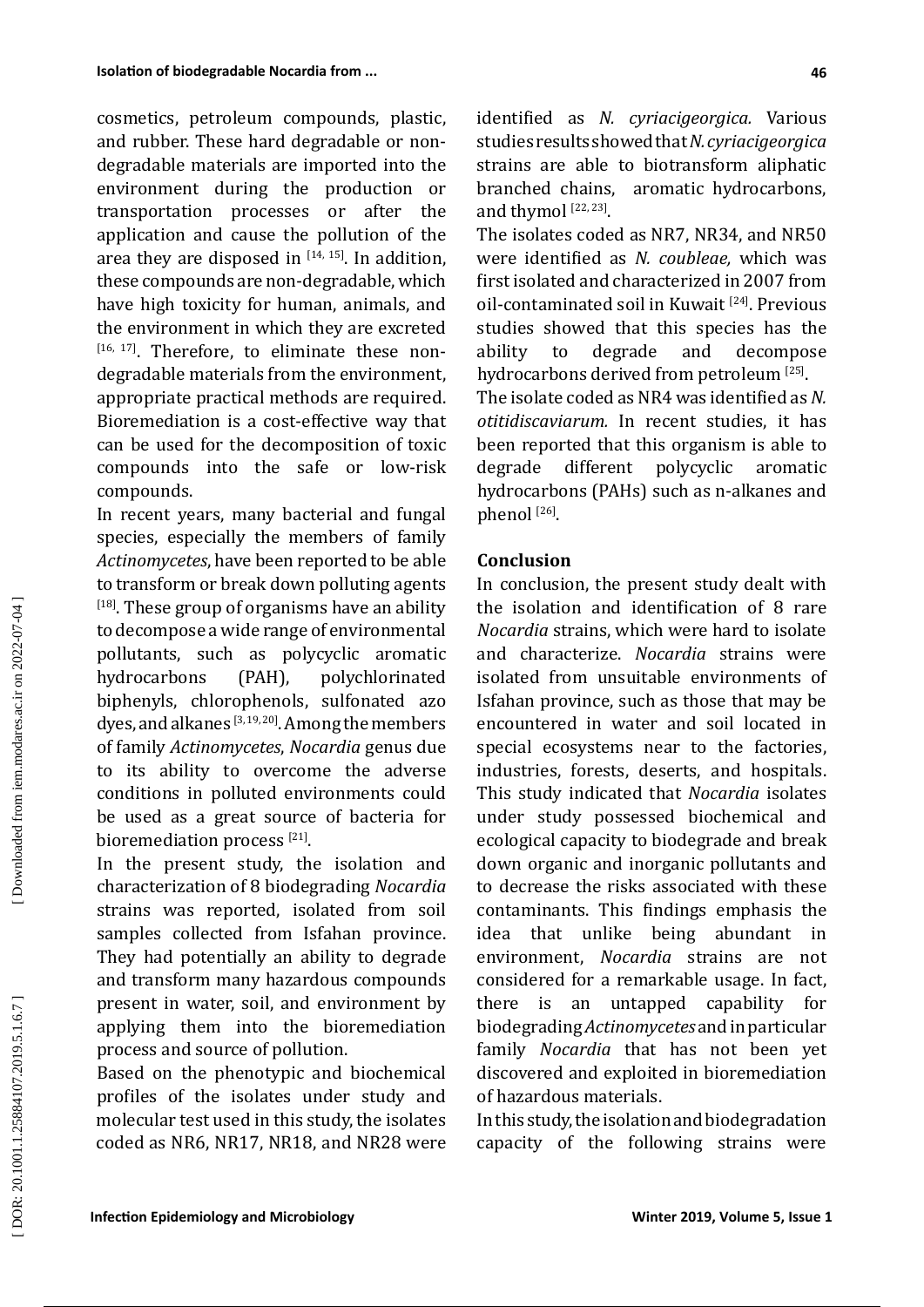reported, including the strains coded as NR6, NR17, NR18, and NR28 belonging to the *N. cyriacigeorgica* species ; the strains coded as NR7, NR34, and NR50 belonging to the *N. coubleae* species; and the strain coded as NR4 belonging to the *N. otitidiscaviarum* species; all of which were isolated from soil samples collected from Isfahan hospitals environment. Because of their broad biodegradation capacity, these strains could beusefulfortheapplicationinbioremediation technologies .

**Acknowledgements:** The authors are grateful to the office of vice -chancellor for Research of Khomein University of Medical Sciences for supporting the current study.

**Conflict of Interests:** The authors declare that they have no competing interests. The authors alone are responsible for the content and writing of the manuscript.

**Ethical Permissions:** This study was approved by the ethics committee of Khomein University of Medical Sciences grant number 9713

**Authors' Contribution**: Azadi D. (First author), introduction author/ methodologist/ original researcher or assistant/ statistical analyst/ discussion author (70%); Motalebirad T. (Second author), methodologist/ statistical analyst / original researcher or assistant/ discussion author (20%); Rezaei F. (Third author), methodologist / discussion author (10%), Rahdar HA (Fourth author original researcher or assistant/ statistical analyst).

**Funding:** : The present study was supported by Khomein University of Medical Sciences, Khomein, Iran. Grant number 9713

## **References**

1. Hahladakis JN, Velis CA, Weber R, Iacovidou E, Purnell P. An overview of chemical additives present in plastics: migration, release, fate and environmental impact during their use, disposal and

recycling. J Hazard Mater. 2018;344:179-99 . 2. Rončević S, Spasojević J, Maletić S, Jazić JM, Isakovski MK, Agbaba J, et al. Assessment of the bioavailability and phytotoxicity of sediment spiked with polycyclic aromatic hydrocarbons. Environ Sci Polluti Res. 2016;23(4):3239-46 .

3. Azadi D, Shojaei H, Mobasherizadeh S, Naser AD. Screening, isolation and molecular identification of biodegrading mycobacteria from Iranian ecosystems and analysis of their biodegradation activity. AMB Express. 2017;7(1):180 .

4. Gautam R, Bassi A, Yanful E. A review of biodegradation of synthetic plastic and foams. Appl Biochem Biotech. 2007;141(1):85-108 .

5. Verma JP, Jaiswal DK. Book review: advances in biodegradation and bioremediation of industrial waste. Front Microbiol. 2016;6:1555 .

6. Kalme S, Parshetti G, Gomare S, Govindwar S. Diesel and kerosene degradation by Pseudomonas desmolyticum NCIM 2112 and Nocardia hydrocarbonoxydans NCIM 2386. Curr Microbiol. 2008;56(6):581-6 .

7. Baek K - H, Yoon BD, Cho DH, Kim BH, Oh HM, Kim HS. Monitoring bacterial population dynamics using real -time PCR during the bioremediation of crude -oil -contaminated soil. J Microbiol Biotechnol. 2009;19(4):339- 45 .

8. Saubolle MA, Sussland D. Nocardiosis review of clinical and laboratory experience. J Clin Microbiol. 2003;41(10):4497-501.

9. ORCHARD VA, Goodfellow M. The selective isolation of Nocardia from soil using antibiotics. Microbiology. 1974;85(1):160-2 .

10. Rahdar HA, Azadi D, Shojaei H, Daei - Naser A. Molecular analysis and species diversity of Nocardia in the hospital environment in a developing country, a potential health hazard. J Med Microbiol. 2017;66(3):334-41 .

11. Laurent FJ, Provost F, Boiron P. Rapid